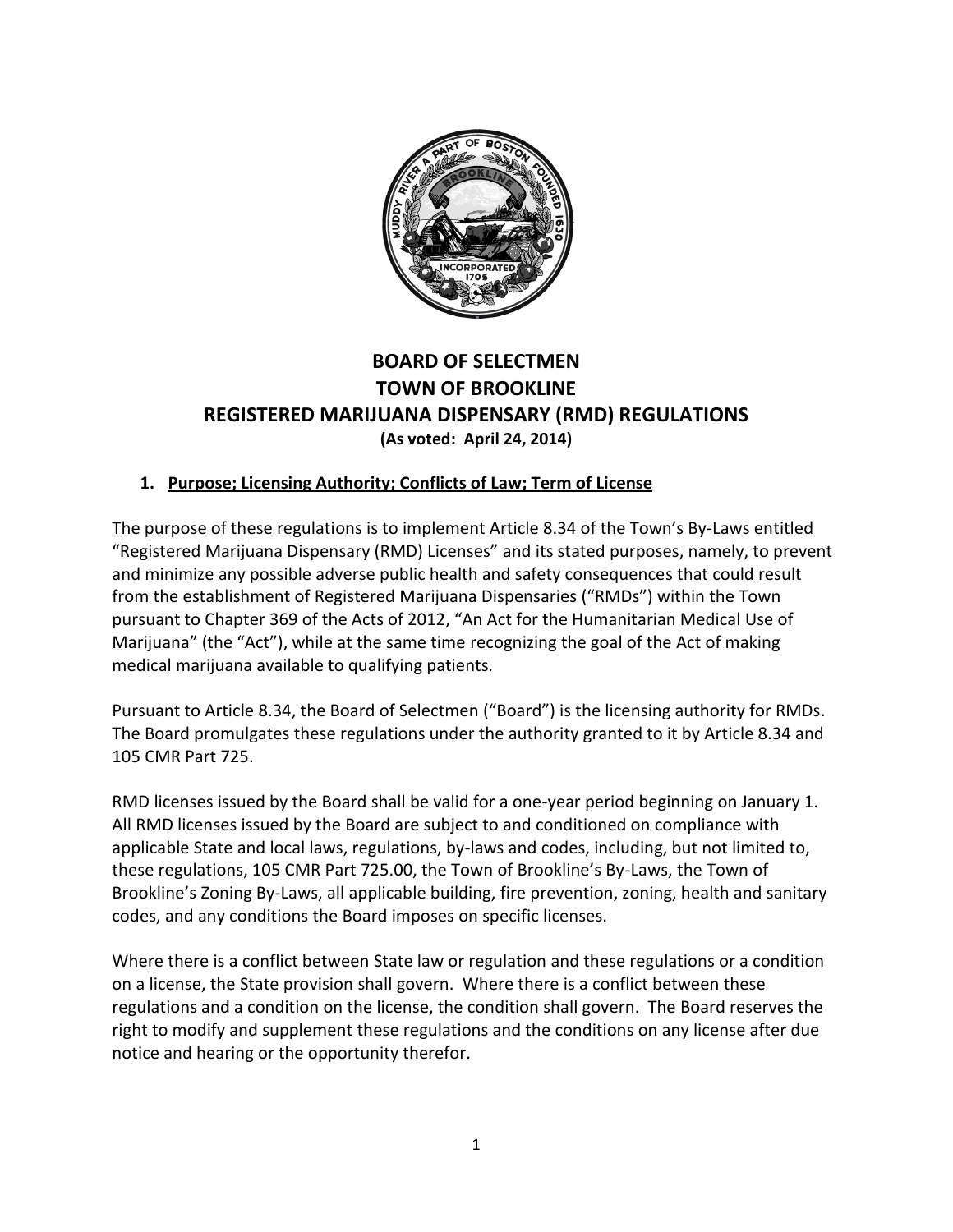### **2. Definitions; Incorporation By Reference of Amendments to 105 CMR Part 725**

Terms used within these regulations that are also used in 105 CMR Part 725 shall have the definitions contained in 105 CMR Part 725.004.

"DPH" means the Massachusetts Department of Public Health.

Where these regulations reference specific provisions of 105 CMR Part 725, they incorporate by reference any subsequent amendments to those provisions.

### **3. Application for a New or Renewed License**

All applicants for a Town RMD license shall receive all necessary approvals, licenses and permits from DPH pursuant to 105 CMR Part 725.00.

All license applications must contain complete and truthful information. Submission of an application containing material false information may be cause for refusing the application or for suspending, canceling or revoking a license already granted. No application will be accepted for filing by the Board until it is fully complete. Annual license fees shall be payable immediately upon approval of the license by the Board. License fees shall not be prorated and are not refundable.

Application and license fees shall be in an amount established by the Board pursuant to Massachusetts General Laws Chapter 40, Section 22F.

In determining whether or not to grant a request for a new license, the Board may consider the applicant's demonstrated ability to maintain compliance with 105 CMR Part 725 and these regulations. The Board may also consider the suitability of the applicant and the applicant's Board Members, Executives, Directors and Managers pursuant to criteria set forth in Article 8.30 of the Town of Brookline By-Laws, the Town's CORI Policy: Licensing, and 105 CMR Part 725. All RMD Board Members, Executives, Directors, and Managers must be at least 21 years of age. No RMD license applicant, Board Member, Executive, Director or Manager shall have been convicted of a felony drug offense in Massachusetts, the United States, or a military, territorial, or Indian tribal authority.

Prior to issuing a new or renewed license, the Board shall seek advisory reports from the Police Department, Fire Department, Treasurer/Collector, Health Department, Building Department, and Planning Department, as appropriate, and shall hold a hearing on the application.

The Board or its agents may specify the materials to be submitted with an application for a new or renewed license, which may include:

- the applicant's or licensee's application to DPH for a new or renewed RMD registration;
- proof that during the license period, the applicant has in effect a general liability insurance policy or an escrow account as required by 105 CMR Part 725.105(Q);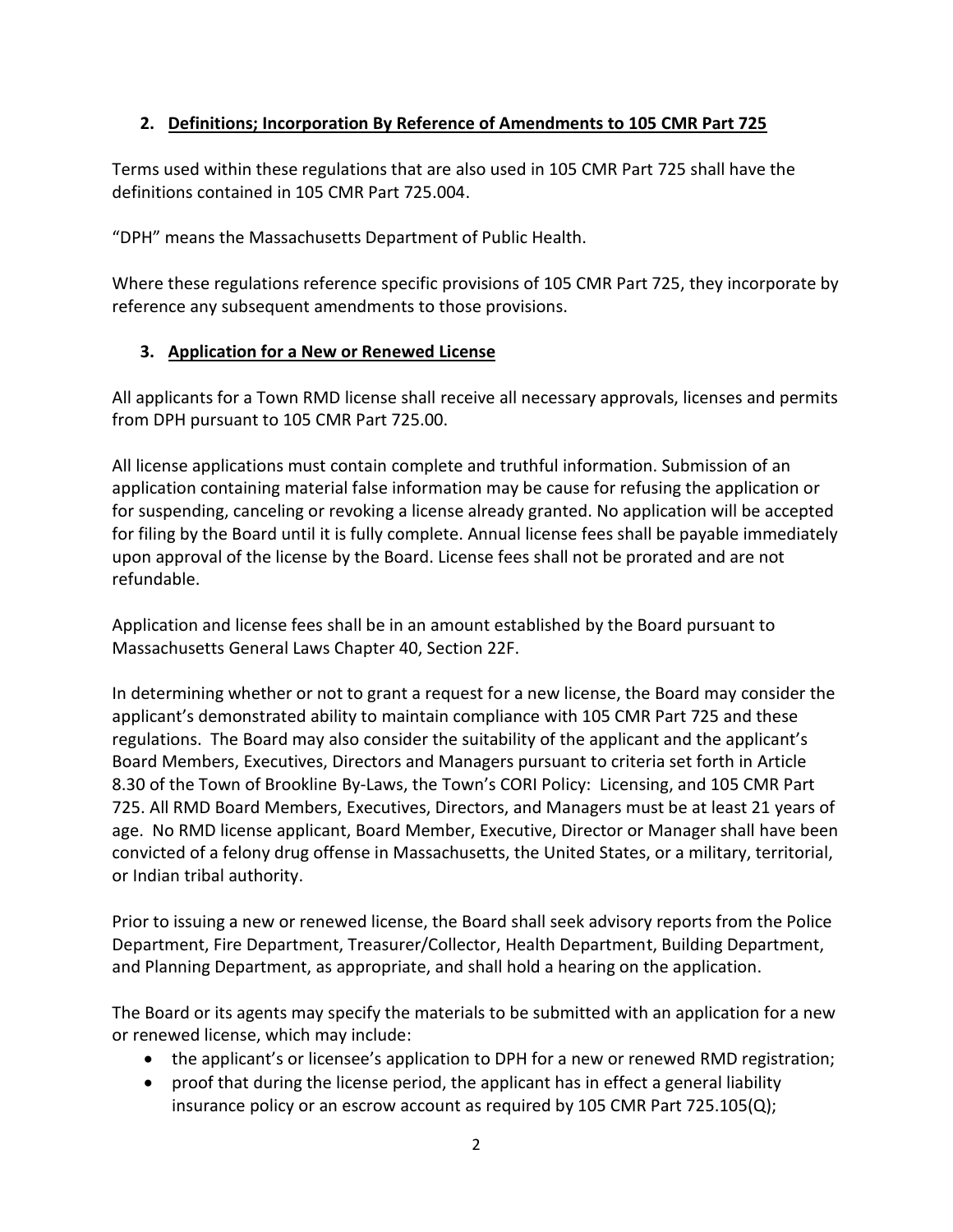- a diagram of the premises reflecting limited access areas, surveillance areas, walls, partitions, counters, all areas of entry and exit, areas of propagation, vegetation, flowering, processing, production, storage, disposal, and retail sales areas, and any other items and areas as may be specified in 105 CMR Part 725.110(C)(2);
- a description of proposed or current security measures, including but not limited to those required by 105 CMR Part 725.110;
- adequate documentation reflecting DPH's approval or issuance of any registrations, certificates of registrations, permits, or licenses pursuant to 105 CMR Part 725 applicable to the license period;
- proof of a legal right to the licensed premises for the term of the license, such as ownership papers, tenancy documents, or a management contract;
- policies and procedures for patient or personal caregiver home-delivery; and
- a detailed summary of the applicant's or licensee's policies and procedures for the provision of marijuana to registered qualifying patients with verified hardship without charge or at less than the market price and to otherwise meet the requirements of 105 CMR Part 725.100(A)(6).

The applicant's or licensee's failure to comply with any state or local law, regulation, by-law or code may be cause for denial of the application. This includes, but is not limited to, 105 CMR Part 725, the Town's Zoning By-Law, State and local health codes, State Building Code, and State Fire Code. The grounds set forth in 725.405 for denial by DPH of a renewal application shall be grounds for non-renewal of a Town license.

## **4. Taxes and Charges**

All taxes and charges owed to the Town must be paid on a current basis. The Town may sanction a licensee who fails to do so, pursuant to these regulations and Art. 4.7 of the Town By-Laws.

## **5. Transfers; Changes in Board Members, Executives, Directors and Managers; Modification of Premises**

No licensee may transfer a license to another person or entity, or transfer the license or operations to another location, without Board approval. An RMD must obtain Board approval for a change to or addition of a Board Member, Executive, Director or Manager, who shall be qualified according to the criteria set forth in Section 3.

Any transfer shall be subject to the terms and conditions of the original license, unless otherwise stipulated by the Board.

A licensee must apply for and obtain the approval of the Board or its designee prior to making any structural change to the premises or change in limited access or surveillance areas. An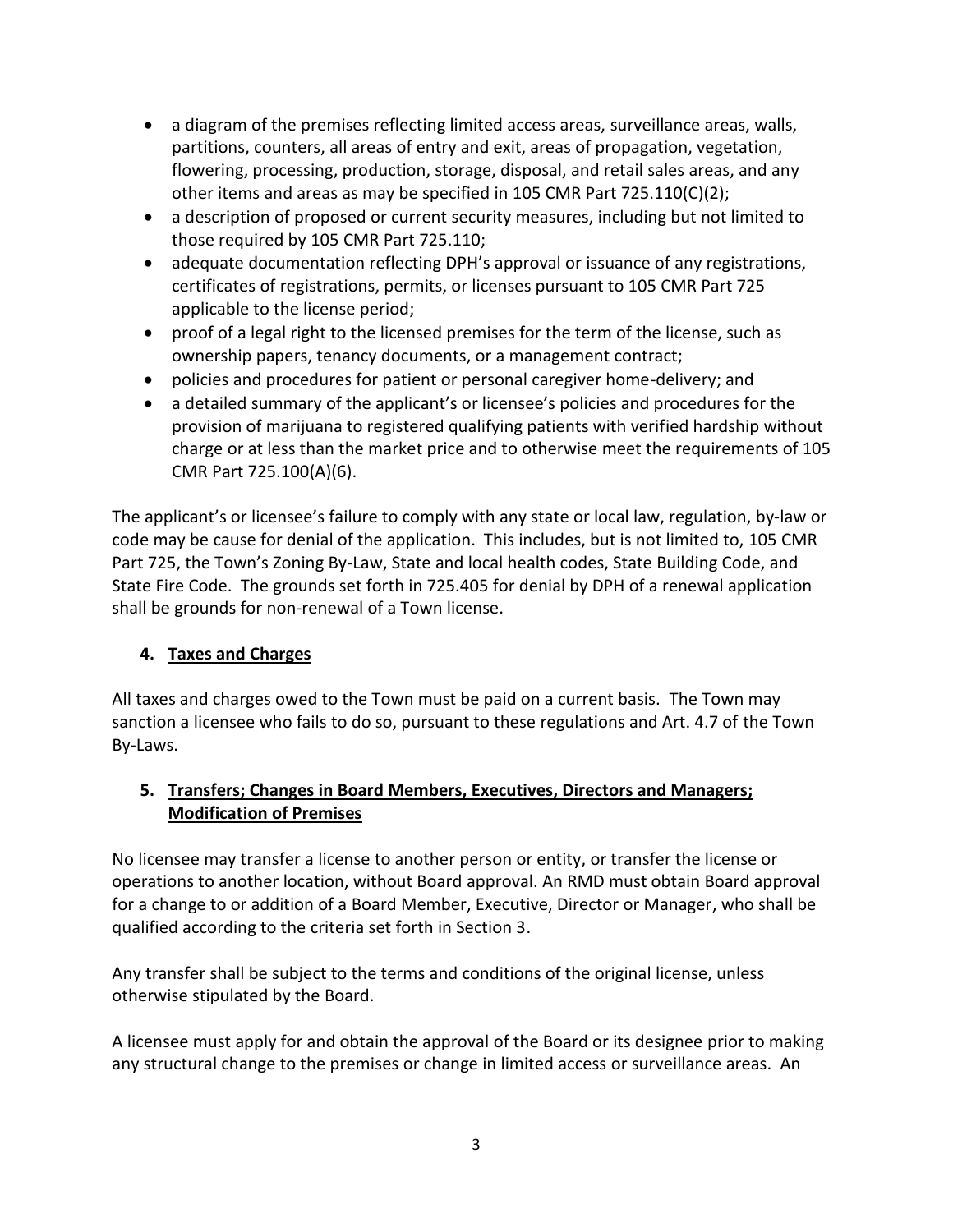application for any such change shall be accompanied by a description, illustration and/or detailed plan describing the proposed change.

## **6. Display of Licenses**

The licensee shall display its license on the premises in a conspicuous place where it can be easily read.

## **7. Manager and Alternate Managers**

No corporation or other legal entity shall be approved for a license unless the entity, by vote of its board of directors as demonstrated by a vote certified by the clerk or secretary of the entity, has appointed a Manager for the licensed premises whom the Board has deemed capable of fulfilling his or her managerial responsibilities as set forth herein. The Manager must be at least 21 years of age and of suitable character. With the approval of the Board or the Board's designee, a corporation or other legal entity may appoint Alternate Managers (who must be at least 21 years of age) to be in charge in the absence of the Manager in number sufficient to meet operational needs, however, the Manager must be on the premises the lesser of either fifty (50) percent of the time the premises are open, or forty (40) hours per week during operational hours. At no time shall the premises be open without a duly-appointed and Boardapproved Manager or Alternate Manager in charge. A written record shall be kept which identifies the manager on duty for each shift.

The Manager shall be responsible for the proper supervision and operation of the licensed premises and the licensee's compliance with these regulations, whether present or not. The Manager shall cooperate in all ways with Town Officials in ensuring safe and orderly facilities and operations.

No appointment of a Manager or Alternate Manager shall be effective unless and until approved by the Board.

## **8. Town Inspections and Maintenance of Required Records on Premises**

The Town's authorized inspectional departments may conduct inspections of the licensed premises and of any RMD transportation vehicles in connection with the Town's receipt of an application for a new or renewed license. Records required to be maintained by the licensee pursuant to state or local law, including 105 CMR 725 and these regulations, must be maintained on the licensed premises and made available for inspection upon request. Inspections shall be made on week-days during normal Town business hours. In addition, inspections of the licensed premises may be made at other times (including but not limited to evenings and weekends) to investigate complaints or other concerns. Inspections may include all areas occupied, used or controlled by the licensee and within the structure containing the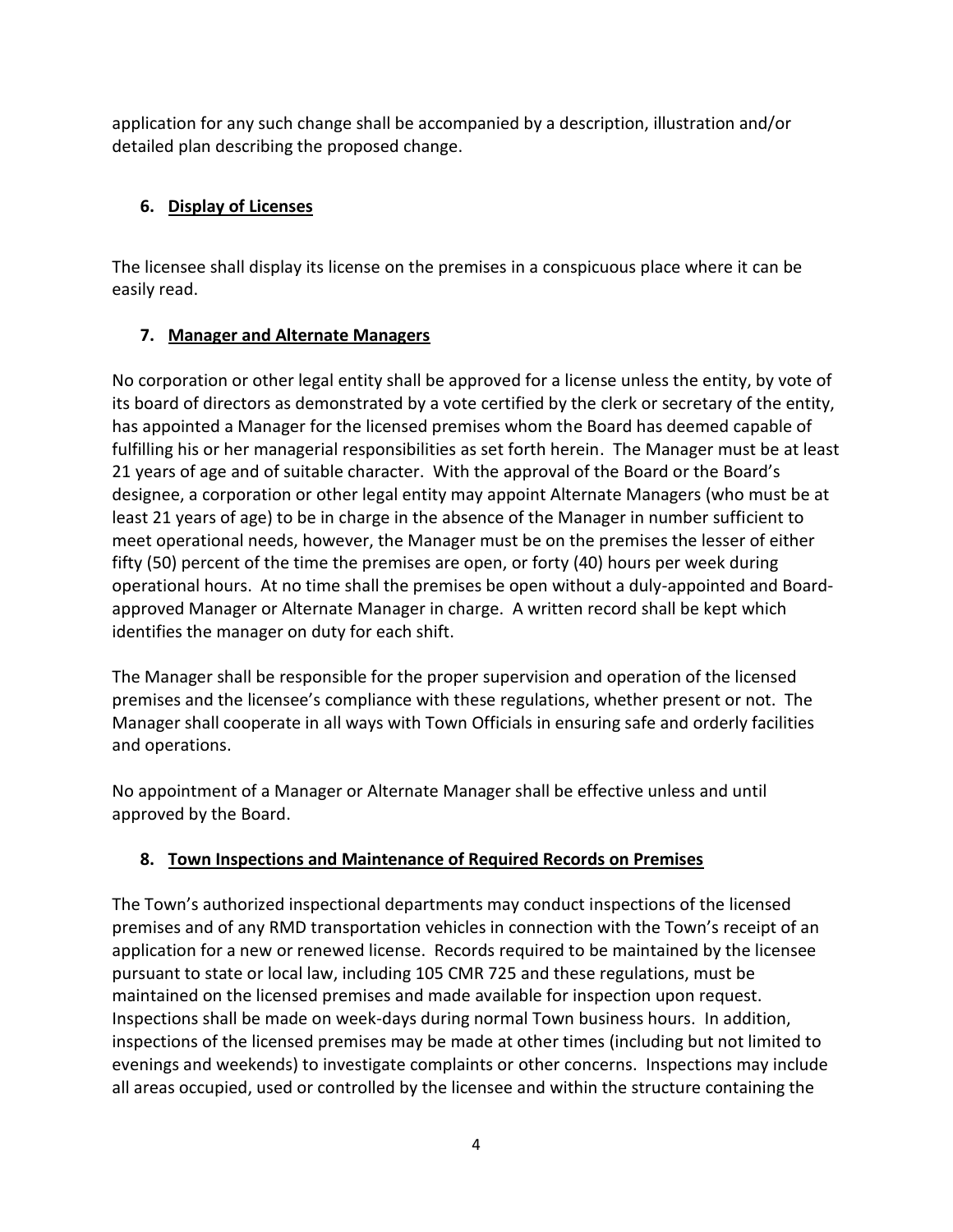licensed premises, in addition to documents required to be maintained by the licensee. Inspections shall be conducted in conformity with applicable federal, state and local law. Facilities requiring re-inspection are subject to applicable re-inspection fees.

### **9. Security Measures**

A licensee shall have in place security devices, written operating procedures and measures that comply with 105 CMR Part 725, including but not limited to 105 CMR Part 725.110, and that have been approved by the Board or its designee. The Board may condition a new or renewed license on any additional security measures it may deem advisable based on site-specific or other considerations. The licensee shall not make changes to Town-approved security devices and written operating procedures without seeking and obtaining approval for the changes by the Board or its designee.

### **10. Hours of Operation**

The hours of operation shall be restricted to those set by the Board. The licensee shall not change its hours of operation without Board approval.

## **11. Limitation Use of Products on Licensed Premises**

Consumption of marijuana and MIPs on the licensed premises is prohibited except as may be consistent with 105 CMR Part 725.105(N)(8) and any requirements by the Department of Public Health.

#### **12. Signage, Marketing and Advertising**

Signage must conform to 105 CMR Part 725.105(L) and the Town's Zoning By-Law and must be approved by the Brookline Planning Board.

## **13. Required Documentation Available for Inspection**

Licensees must maintain on the premises, and make available for inspection at the request of the Board or its agents, documents reflecting current written operating procedures and other records as may be required by 105 CMR Part 725, including but not limited to Parts 725.105(A) and 725.105(I). The Board or its agents may require the licensee to create written operating procedures and to maintain documentation in addition to and beyond the requirements of 105 CMR Part 725. The Board may condition a new or renewed license on the maintenance of any additional written operating procedures or documentation that it may deem necessary or advisable.

#### **14. Severability**